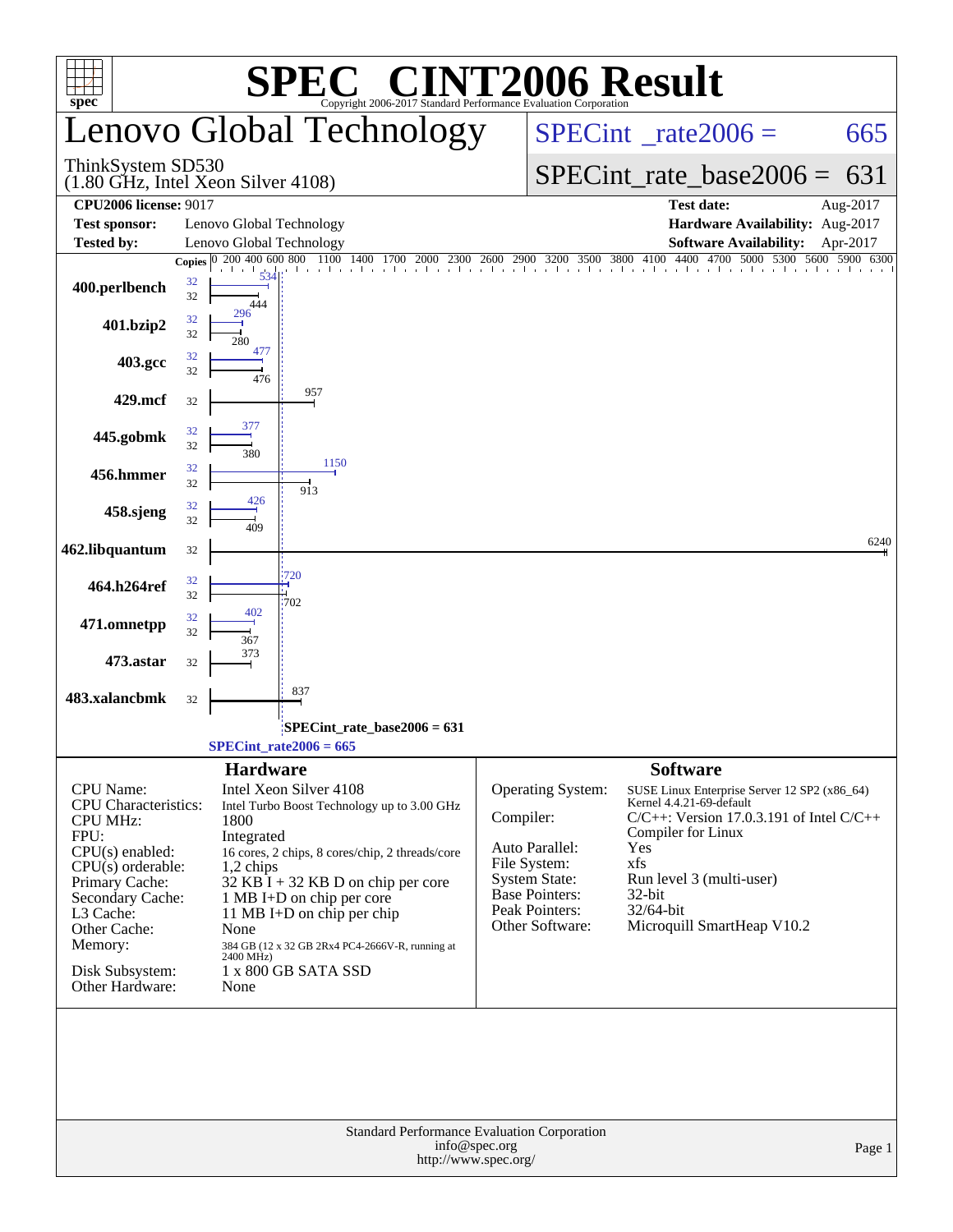

### enovo Global Technology

#### ThinkSystem SD530

(1.80 GHz, Intel Xeon Silver 4108)

 $SPECTnt_rate2006 = 665$ 

#### [SPECint\\_rate\\_base2006 =](http://www.spec.org/auto/cpu2006/Docs/result-fields.html#SPECintratebase2006) 631

**[Test sponsor:](http://www.spec.org/auto/cpu2006/Docs/result-fields.html#Testsponsor)** Lenovo Global Technology **[Hardware Availability:](http://www.spec.org/auto/cpu2006/Docs/result-fields.html#HardwareAvailability)** Aug-2017

**[CPU2006 license:](http://www.spec.org/auto/cpu2006/Docs/result-fields.html#CPU2006license)** 9017 **[Test date:](http://www.spec.org/auto/cpu2006/Docs/result-fields.html#Testdate)** Aug-2017 **[Tested by:](http://www.spec.org/auto/cpu2006/Docs/result-fields.html#Testedby)** Lenovo Global Technology **[Software Availability:](http://www.spec.org/auto/cpu2006/Docs/result-fields.html#SoftwareAvailability)** Apr-2017

#### **[Results Table](http://www.spec.org/auto/cpu2006/Docs/result-fields.html#ResultsTable)**

|                    | <b>Base</b>   |                |       |                                                                                                          |       |                |                 | <b>Peak</b>   |                |              |                |              |                |              |
|--------------------|---------------|----------------|-------|----------------------------------------------------------------------------------------------------------|-------|----------------|-----------------|---------------|----------------|--------------|----------------|--------------|----------------|--------------|
| <b>Benchmark</b>   | <b>Copies</b> | <b>Seconds</b> | Ratio | <b>Seconds</b>                                                                                           | Ratio | <b>Seconds</b> | Ratio           | <b>Copies</b> | <b>Seconds</b> | <b>Ratio</b> | <b>Seconds</b> | <b>Ratio</b> | <b>Seconds</b> | <b>Ratio</b> |
| 400.perlbench      | 32            | 707            | 442   | 703                                                                                                      | 445I  | 704            | 444             | 32            | 585            | 534          | 585            | 535          | 585            | 534          |
| 401.bzip2          | 32            | 1099           | 281   | 1108                                                                                                     | 279   | 1104           | 280             | 32            | 1058           | 292          | 1043           | <u>296</u>   | 1043           | 296          |
| $403.\mathrm{gcc}$ | 32            | 542            | 476   | 540                                                                                                      | 477   | 542            | 475             | 32            | 540            | 477          | 538            | 478          | 540            | 477          |
| $429$ .mcf         | 32            | 305            | 957   | 304                                                                                                      | 961   | 305            | 956             | 32            | 305            | 957          | 304            | 961          | 305            | 956          |
| $445$ .gobmk       | 32            | 883            | 380   | 883                                                                                                      | 380   | 884            | 380             | 32            | 891            | 377          | 891            | 377          | 890            | 377          |
| 456.hmmer          | 32            | 328            | 911   | 326                                                                                                      | 917   | 327            | 913             | 32            | 259            | 1150         | 259            | 1150         | 259            | 1150         |
| $458$ .sjeng       | 32            | 947            | 409   | 946                                                                                                      | 409   | 944            | 41 <sub>0</sub> | 32            | 909            | 426          | 908            | 426          | 911            | 425          |
| 462.libquantum     | 32            | 106            | 6240  | 107                                                                                                      | 6220  | 106            | 6250            | 32            | <b>106</b>     | 6240         | 107            | 6220         | 106            | 6250         |
| 464.h264ref        | 32            | 1008           | 702   | 1011                                                                                                     | 700   | 1009           | 702             | 32            | 980            | 722          | 990            | 716          | 983            | <b>720</b>   |
| 471.omnetpp        | 32            | 546            | 367   | 546                                                                                                      | 366   | 545            | 367             | 32            | 498            | 402          | 498            | 402          | 498            | 401          |
| $473$ . astar      | 32            | 602            | 373   | 604                                                                                                      | 372   | 602            | 373             | 32            | 602            | 373          | 604            | 372          | 602            | 373          |
| 483.xalancbmk      | 32            | 264            | 837   | 265                                                                                                      | 834   | 263            | 839             | 32            | 264            | 837          | 265            | 834          | 263            | 839          |
|                    |               |                |       | Results appear in the order in which they were run. Bold underlined text indicates a median measurement. |       |                |                 |               |                |              |                |              |                |              |

#### **[Submit Notes](http://www.spec.org/auto/cpu2006/Docs/result-fields.html#SubmitNotes)**

 The numactl mechanism was used to bind copies to processors. The config file option 'submit' was used to generate numactl commands to bind each copy to a specific processor. For details, please see the config file.

#### **[Operating System Notes](http://www.spec.org/auto/cpu2006/Docs/result-fields.html#OperatingSystemNotes)**

Stack size set to unlimited using "ulimit -s unlimited"

#### **[Platform Notes](http://www.spec.org/auto/cpu2006/Docs/result-fields.html#PlatformNotes)**

BIOS Configuration: DCU Streamer Prefetcher set to Disable Uncore Frequency Scaling set to Disable Stale AtoS set to Enable LLC dead line alloc set to Disable Sysinfo program /home/cpu2006-1.2-ic17.0u3/config/sysinfo.rev6993 Revision 6993 of 2015-11-06 (b5e8d4b4eb51ed28d7f98696cbe290c1) running on stark-02-03 Mon Aug 7 02:01:35 2017

 This section contains SUT (System Under Test) info as seen by some common utilities. To remove or add to this section, see: <http://www.spec.org/cpu2006/Docs/config.html#sysinfo>

 From /proc/cpuinfo model name : Intel(R) Xeon(R) Silver 4108 CPU @ 1.80GHz 2 "physical id"s (chips) 32 "processors" Continued on next page

> Standard Performance Evaluation Corporation [info@spec.org](mailto:info@spec.org) <http://www.spec.org/>

Page 2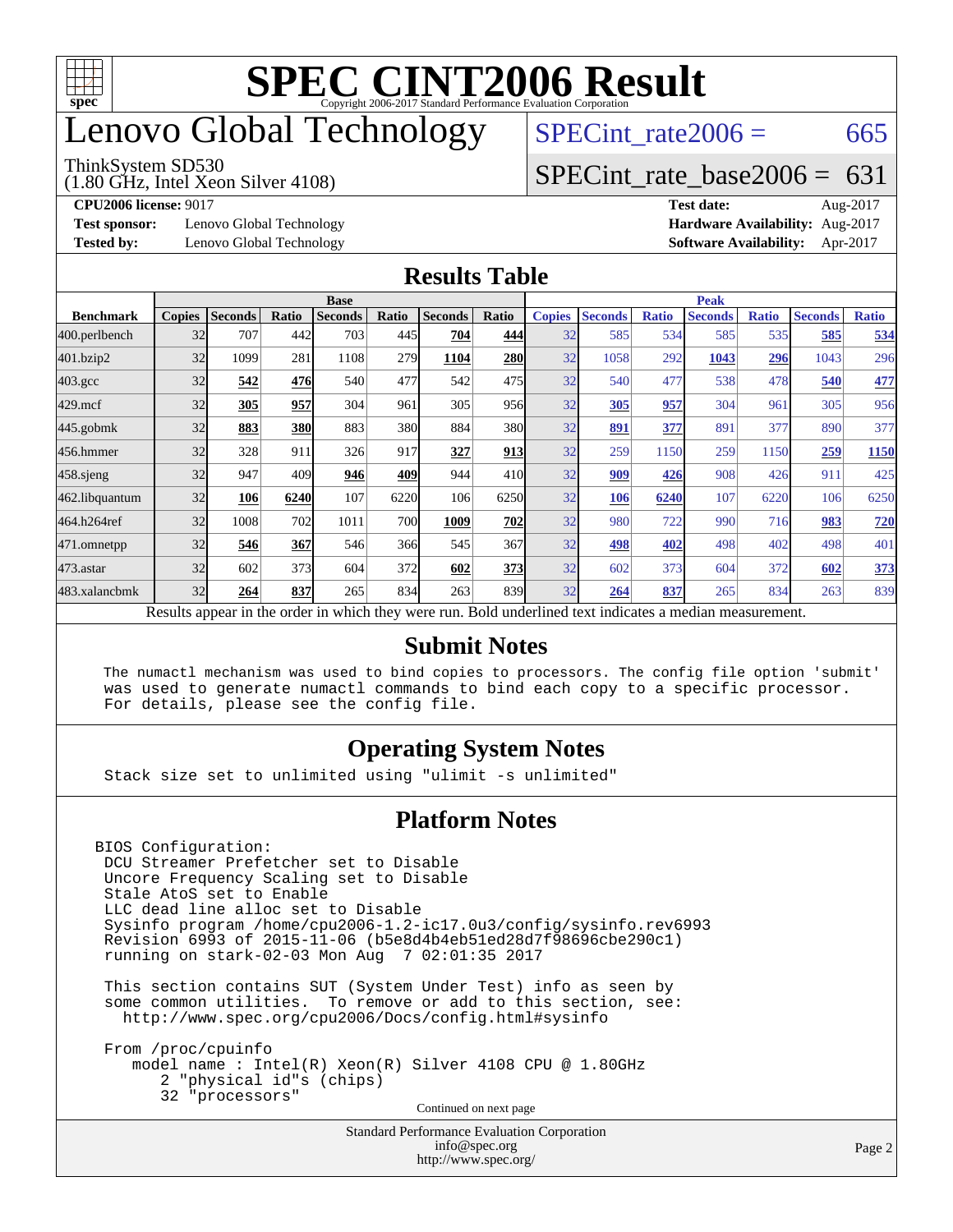

### enovo Global Technology

SPECint\_rate $2006 = 665$ [SPECint\\_rate\\_base2006 =](http://www.spec.org/auto/cpu2006/Docs/result-fields.html#SPECintratebase2006)  $631$ 

(1.80 GHz, Intel Xeon Silver 4108) ThinkSystem SD530

**[Test sponsor:](http://www.spec.org/auto/cpu2006/Docs/result-fields.html#Testsponsor)** Lenovo Global Technology **[Hardware Availability:](http://www.spec.org/auto/cpu2006/Docs/result-fields.html#HardwareAvailability)** Aug-2017 **[Tested by:](http://www.spec.org/auto/cpu2006/Docs/result-fields.html#Testedby)** Lenovo Global Technology **[Software Availability:](http://www.spec.org/auto/cpu2006/Docs/result-fields.html#SoftwareAvailability)** Apr-2017

# **[CPU2006 license:](http://www.spec.org/auto/cpu2006/Docs/result-fields.html#CPU2006license)** 9017 **[Test date:](http://www.spec.org/auto/cpu2006/Docs/result-fields.html#Testdate)** Aug-2017

**[Platform Notes \(Continued\)](http://www.spec.org/auto/cpu2006/Docs/result-fields.html#PlatformNotes)**

Standard Performance Evaluation Corporation [info@spec.org](mailto:info@spec.org) cores, siblings (Caution: counting these is hw and system dependent. The following excerpts from /proc/cpuinfo might not be reliable. Use with caution.) cpu cores : 8 siblings : 16 physical 0: cores 0 1 2 3 4 5 6 7 physical 1: cores 0 1 2 3 4 5 6 7 cache size : 11264 KB From /proc/meminfo<br>MemTotal: 395894096 kB HugePages\_Total: 0 Hugepagesize: 2048 kB From /etc/\*release\* /etc/\*version\* SuSE-release: SUSE Linux Enterprise Server 12 (x86\_64) VERSION = 12 PATCHLEVEL = 2 # This file is deprecated and will be removed in a future service pack or release. # Please check /etc/os-release for details about this release. os-release: NAME="SLES" VERSION="12-SP2" VERSION\_ID="12.2" PRETTY\_NAME="SUSE Linux Enterprise Server 12 SP2" ID="sles" ANSI\_COLOR="0;32" CPE\_NAME="cpe:/o:suse:sles:12:sp2" uname -a: Linux stark-02-03 4.4.21-69-default #1 SMP Tue Oct 25 10:58:20 UTC 2016 (9464f67) x86\_64 x86\_64 x86\_64 GNU/Linux run-level 3 Aug 7 01:57 SPEC is set to: /home/cpu2006-1.2-ic17.0u3 Type Size Used Avail Use% Mounted on /dev/sda4 xfs 689G 74G 616G 11% /home Additional information from dmidecode: Warning: Use caution when you interpret this section. The 'dmidecode' program reads system data which is "intended to allow hardware to be accurately determined", but the intent may not be met, as there are frequent changes to hardware, firmware, and the "DMTF SMBIOS" standard. BIOS Lenovo -[TEE113J-1.00]- 06/03/2017 Memory: 4x NO DIMM NO DIMM 12x Samsung M393A4K40BB2-CTD 32 GB 2 rank 2666 MHz, configured at 2400 MHz Continued on next page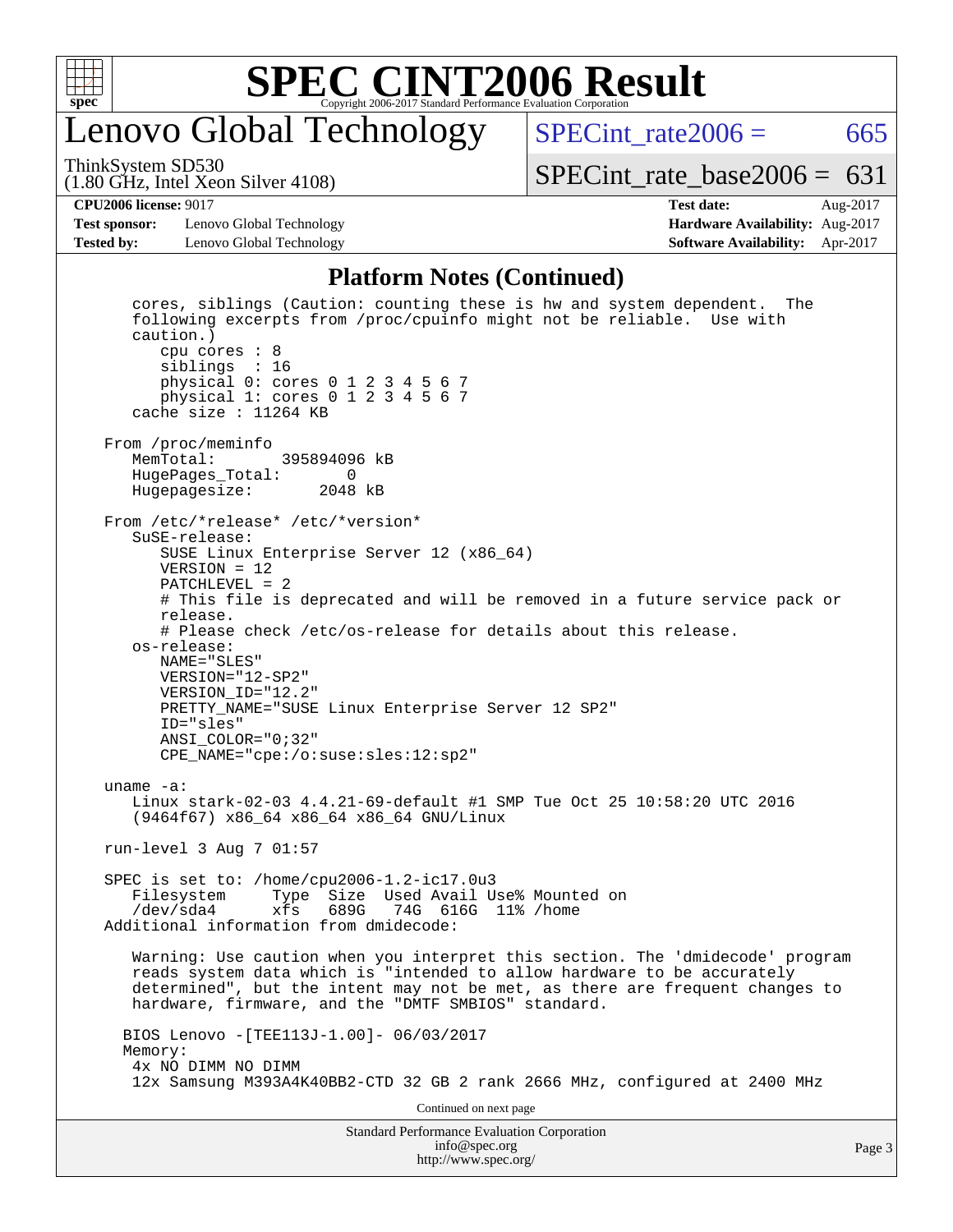

# enovo Global Technology

ThinkSystem SD530

 $SPECTnt_rate2006 = 665$ 

[SPECint\\_rate\\_base2006 =](http://www.spec.org/auto/cpu2006/Docs/result-fields.html#SPECintratebase2006)  $631$ 

**[Test sponsor:](http://www.spec.org/auto/cpu2006/Docs/result-fields.html#Testsponsor)** Lenovo Global Technology **[Hardware Availability:](http://www.spec.org/auto/cpu2006/Docs/result-fields.html#HardwareAvailability)** Aug-2017

(1.80 GHz, Intel Xeon Silver 4108)

**[CPU2006 license:](http://www.spec.org/auto/cpu2006/Docs/result-fields.html#CPU2006license)** 9017 **[Test date:](http://www.spec.org/auto/cpu2006/Docs/result-fields.html#Testdate)** Aug-2017 **[Tested by:](http://www.spec.org/auto/cpu2006/Docs/result-fields.html#Testedby)** Lenovo Global Technology **[Software Availability:](http://www.spec.org/auto/cpu2006/Docs/result-fields.html#SoftwareAvailability)** Apr-2017

#### **[Platform Notes \(Continued\)](http://www.spec.org/auto/cpu2006/Docs/result-fields.html#PlatformNotes)**

(End of data from sysinfo program)

#### **[General Notes](http://www.spec.org/auto/cpu2006/Docs/result-fields.html#GeneralNotes)**

Environment variables set by runspec before the start of the run: LD\_LIBRARY\_PATH = "/home/cpu2006-1.2-ic17.0u3/lib/ia32:/home/cpu2006-1.2-ic17.0u3/lib/intel64:/home/cpu2006-1.2-ic17.0u3/sh10.2"

 Binaries compiled on a system with 1x Intel Core i7-4790 CPU + 32GB RAM memory using Redhat Enterprise Linux 7.2 Transparent Huge Pages enabled by default Filesystem page cache cleared with: shell invocation of 'sync; echo 3 > /proc/sys/vm/drop\_caches' prior to run runspec command invoked through numactl i.e.: numactl --interleave=all runspec <etc>

#### **[Base Compiler Invocation](http://www.spec.org/auto/cpu2006/Docs/result-fields.html#BaseCompilerInvocation)**

[C benchmarks](http://www.spec.org/auto/cpu2006/Docs/result-fields.html#Cbenchmarks):

[icc -m32 -L/opt/intel/compilers\\_and\\_libraries\\_2017/linux/lib/ia32](http://www.spec.org/cpu2006/results/res2017q4/cpu2006-20170918-49600.flags.html#user_CCbase_intel_icc_c29f3ff5a7ed067b11e4ec10a03f03ae)

[C++ benchmarks:](http://www.spec.org/auto/cpu2006/Docs/result-fields.html#CXXbenchmarks)

[icpc -m32 -L/opt/intel/compilers\\_and\\_libraries\\_2017/linux/lib/ia32](http://www.spec.org/cpu2006/results/res2017q4/cpu2006-20170918-49600.flags.html#user_CXXbase_intel_icpc_8c35c7808b62dab9ae41a1aa06361b6b)

#### **[Base Portability Flags](http://www.spec.org/auto/cpu2006/Docs/result-fields.html#BasePortabilityFlags)**

 400.perlbench: [-D\\_FILE\\_OFFSET\\_BITS=64](http://www.spec.org/cpu2006/results/res2017q4/cpu2006-20170918-49600.flags.html#user_basePORTABILITY400_perlbench_file_offset_bits_64_438cf9856305ebd76870a2c6dc2689ab) [-DSPEC\\_CPU\\_LINUX\\_IA32](http://www.spec.org/cpu2006/results/res2017q4/cpu2006-20170918-49600.flags.html#b400.perlbench_baseCPORTABILITY_DSPEC_CPU_LINUX_IA32) 401.bzip2: [-D\\_FILE\\_OFFSET\\_BITS=64](http://www.spec.org/cpu2006/results/res2017q4/cpu2006-20170918-49600.flags.html#user_basePORTABILITY401_bzip2_file_offset_bits_64_438cf9856305ebd76870a2c6dc2689ab) 403.gcc: [-D\\_FILE\\_OFFSET\\_BITS=64](http://www.spec.org/cpu2006/results/res2017q4/cpu2006-20170918-49600.flags.html#user_basePORTABILITY403_gcc_file_offset_bits_64_438cf9856305ebd76870a2c6dc2689ab) 429.mcf: [-D\\_FILE\\_OFFSET\\_BITS=64](http://www.spec.org/cpu2006/results/res2017q4/cpu2006-20170918-49600.flags.html#user_basePORTABILITY429_mcf_file_offset_bits_64_438cf9856305ebd76870a2c6dc2689ab) 445.gobmk: [-D\\_FILE\\_OFFSET\\_BITS=64](http://www.spec.org/cpu2006/results/res2017q4/cpu2006-20170918-49600.flags.html#user_basePORTABILITY445_gobmk_file_offset_bits_64_438cf9856305ebd76870a2c6dc2689ab) 456.hmmer: [-D\\_FILE\\_OFFSET\\_BITS=64](http://www.spec.org/cpu2006/results/res2017q4/cpu2006-20170918-49600.flags.html#user_basePORTABILITY456_hmmer_file_offset_bits_64_438cf9856305ebd76870a2c6dc2689ab) 458.sjeng: [-D\\_FILE\\_OFFSET\\_BITS=64](http://www.spec.org/cpu2006/results/res2017q4/cpu2006-20170918-49600.flags.html#user_basePORTABILITY458_sjeng_file_offset_bits_64_438cf9856305ebd76870a2c6dc2689ab) 462.libquantum: [-D\\_FILE\\_OFFSET\\_BITS=64](http://www.spec.org/cpu2006/results/res2017q4/cpu2006-20170918-49600.flags.html#user_basePORTABILITY462_libquantum_file_offset_bits_64_438cf9856305ebd76870a2c6dc2689ab) [-DSPEC\\_CPU\\_LINUX](http://www.spec.org/cpu2006/results/res2017q4/cpu2006-20170918-49600.flags.html#b462.libquantum_baseCPORTABILITY_DSPEC_CPU_LINUX) 464.h264ref: [-D\\_FILE\\_OFFSET\\_BITS=64](http://www.spec.org/cpu2006/results/res2017q4/cpu2006-20170918-49600.flags.html#user_basePORTABILITY464_h264ref_file_offset_bits_64_438cf9856305ebd76870a2c6dc2689ab) 471.omnetpp: [-D\\_FILE\\_OFFSET\\_BITS=64](http://www.spec.org/cpu2006/results/res2017q4/cpu2006-20170918-49600.flags.html#user_basePORTABILITY471_omnetpp_file_offset_bits_64_438cf9856305ebd76870a2c6dc2689ab) 473.astar: [-D\\_FILE\\_OFFSET\\_BITS=64](http://www.spec.org/cpu2006/results/res2017q4/cpu2006-20170918-49600.flags.html#user_basePORTABILITY473_astar_file_offset_bits_64_438cf9856305ebd76870a2c6dc2689ab) 483.xalancbmk: [-D\\_FILE\\_OFFSET\\_BITS=64](http://www.spec.org/cpu2006/results/res2017q4/cpu2006-20170918-49600.flags.html#user_basePORTABILITY483_xalancbmk_file_offset_bits_64_438cf9856305ebd76870a2c6dc2689ab) [-DSPEC\\_CPU\\_LINUX](http://www.spec.org/cpu2006/results/res2017q4/cpu2006-20170918-49600.flags.html#b483.xalancbmk_baseCXXPORTABILITY_DSPEC_CPU_LINUX)

### **[Base Optimization Flags](http://www.spec.org/auto/cpu2006/Docs/result-fields.html#BaseOptimizationFlags)**

[C benchmarks](http://www.spec.org/auto/cpu2006/Docs/result-fields.html#Cbenchmarks):

[-xCORE-AVX2](http://www.spec.org/cpu2006/results/res2017q4/cpu2006-20170918-49600.flags.html#user_CCbase_f-xCORE-AVX2) [-ipo](http://www.spec.org/cpu2006/results/res2017q4/cpu2006-20170918-49600.flags.html#user_CCbase_f-ipo) [-O3](http://www.spec.org/cpu2006/results/res2017q4/cpu2006-20170918-49600.flags.html#user_CCbase_f-O3) [-no-prec-div](http://www.spec.org/cpu2006/results/res2017q4/cpu2006-20170918-49600.flags.html#user_CCbase_f-no-prec-div) [-qopt-prefetch](http://www.spec.org/cpu2006/results/res2017q4/cpu2006-20170918-49600.flags.html#user_CCbase_f-qopt-prefetch) [-qopt-mem-layout-trans=3](http://www.spec.org/cpu2006/results/res2017q4/cpu2006-20170918-49600.flags.html#user_CCbase_f-qopt-mem-layout-trans_170f5be61cd2cedc9b54468c59262d5d)

Continued on next page

Standard Performance Evaluation Corporation [info@spec.org](mailto:info@spec.org) <http://www.spec.org/>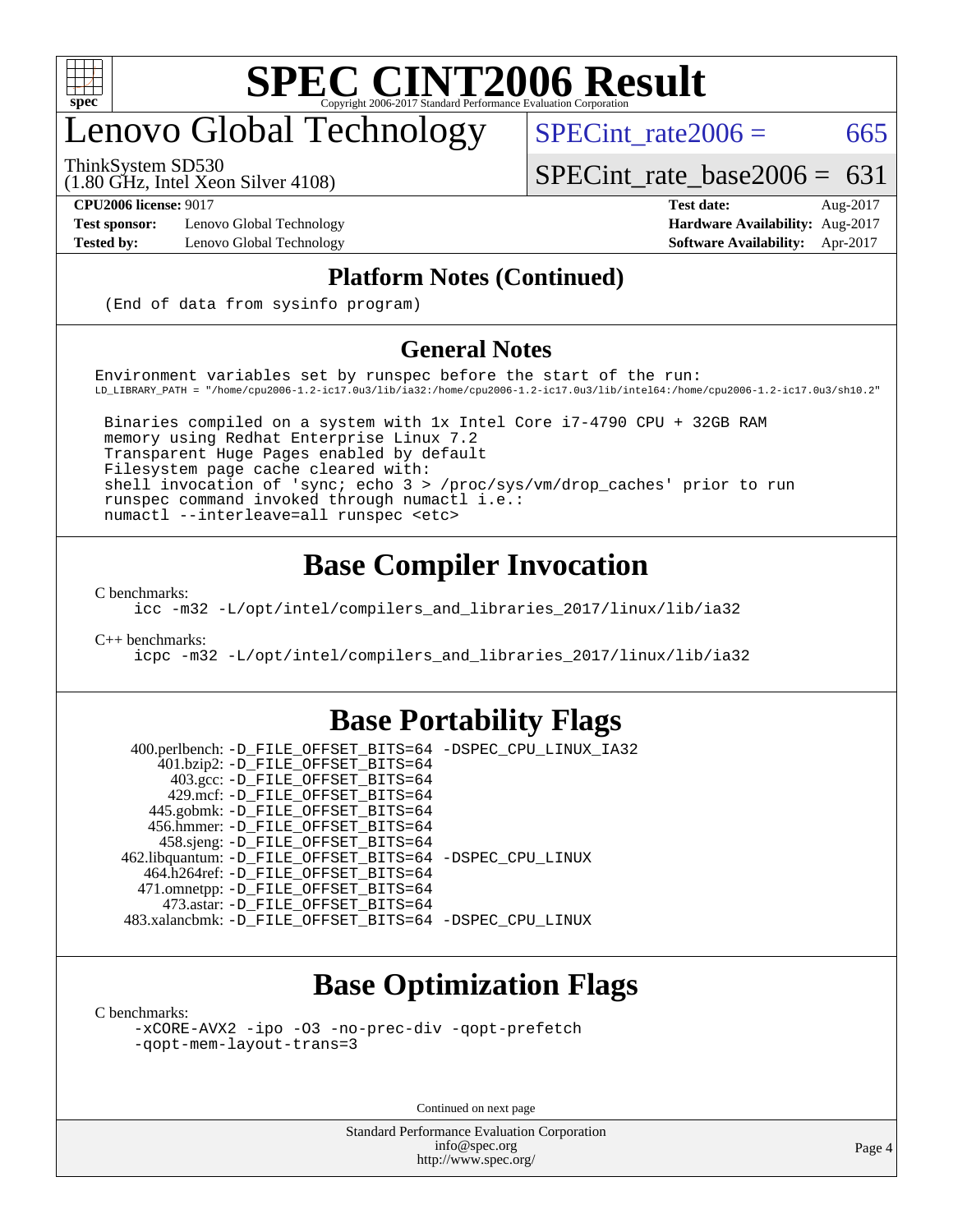

# enovo Global Technology

ThinkSystem SD530

 $SPECTnt_rate2006 = 665$ 

[SPECint\\_rate\\_base2006 =](http://www.spec.org/auto/cpu2006/Docs/result-fields.html#SPECintratebase2006)  $631$ 

(1.80 GHz, Intel Xeon Silver 4108)

**[Test sponsor:](http://www.spec.org/auto/cpu2006/Docs/result-fields.html#Testsponsor)** Lenovo Global Technology **[Hardware Availability:](http://www.spec.org/auto/cpu2006/Docs/result-fields.html#HardwareAvailability)** Aug-2017 **[Tested by:](http://www.spec.org/auto/cpu2006/Docs/result-fields.html#Testedby)** Lenovo Global Technology **[Software Availability:](http://www.spec.org/auto/cpu2006/Docs/result-fields.html#SoftwareAvailability)** Apr-2017

**[CPU2006 license:](http://www.spec.org/auto/cpu2006/Docs/result-fields.html#CPU2006license)** 9017 **[Test date:](http://www.spec.org/auto/cpu2006/Docs/result-fields.html#Testdate)** Aug-2017

### **[Base Optimization Flags \(Continued\)](http://www.spec.org/auto/cpu2006/Docs/result-fields.html#BaseOptimizationFlags)**

[C++ benchmarks:](http://www.spec.org/auto/cpu2006/Docs/result-fields.html#CXXbenchmarks)

[-xCORE-AVX2](http://www.spec.org/cpu2006/results/res2017q4/cpu2006-20170918-49600.flags.html#user_CXXbase_f-xCORE-AVX2) [-ipo](http://www.spec.org/cpu2006/results/res2017q4/cpu2006-20170918-49600.flags.html#user_CXXbase_f-ipo) [-O3](http://www.spec.org/cpu2006/results/res2017q4/cpu2006-20170918-49600.flags.html#user_CXXbase_f-O3) [-no-prec-div](http://www.spec.org/cpu2006/results/res2017q4/cpu2006-20170918-49600.flags.html#user_CXXbase_f-no-prec-div) [-qopt-prefetch](http://www.spec.org/cpu2006/results/res2017q4/cpu2006-20170918-49600.flags.html#user_CXXbase_f-qopt-prefetch) [-qopt-mem-layout-trans=3](http://www.spec.org/cpu2006/results/res2017q4/cpu2006-20170918-49600.flags.html#user_CXXbase_f-qopt-mem-layout-trans_170f5be61cd2cedc9b54468c59262d5d) [-Wl,-z,muldefs](http://www.spec.org/cpu2006/results/res2017q4/cpu2006-20170918-49600.flags.html#user_CXXbase_link_force_multiple1_74079c344b956b9658436fd1b6dd3a8a) [-L/sh10.2 -lsmartheap](http://www.spec.org/cpu2006/results/res2017q4/cpu2006-20170918-49600.flags.html#user_CXXbase_SmartHeap_b831f2d313e2fffa6dfe3f00ffc1f1c0)

#### **[Base Other Flags](http://www.spec.org/auto/cpu2006/Docs/result-fields.html#BaseOtherFlags)**

[C benchmarks](http://www.spec.org/auto/cpu2006/Docs/result-fields.html#Cbenchmarks):

403.gcc: [-Dalloca=\\_alloca](http://www.spec.org/cpu2006/results/res2017q4/cpu2006-20170918-49600.flags.html#b403.gcc_baseEXTRA_CFLAGS_Dalloca_be3056838c12de2578596ca5467af7f3)

#### **[Peak Compiler Invocation](http://www.spec.org/auto/cpu2006/Docs/result-fields.html#PeakCompilerInvocation)**

[C benchmarks \(except as noted below\)](http://www.spec.org/auto/cpu2006/Docs/result-fields.html#Cbenchmarksexceptasnotedbelow):

[icc -m32 -L/opt/intel/compilers\\_and\\_libraries\\_2017/linux/lib/ia32](http://www.spec.org/cpu2006/results/res2017q4/cpu2006-20170918-49600.flags.html#user_CCpeak_intel_icc_c29f3ff5a7ed067b11e4ec10a03f03ae)

400.perlbench: [icc -m64](http://www.spec.org/cpu2006/results/res2017q4/cpu2006-20170918-49600.flags.html#user_peakCCLD400_perlbench_intel_icc_64bit_bda6cc9af1fdbb0edc3795bac97ada53)

401.bzip2: [icc -m64](http://www.spec.org/cpu2006/results/res2017q4/cpu2006-20170918-49600.flags.html#user_peakCCLD401_bzip2_intel_icc_64bit_bda6cc9af1fdbb0edc3795bac97ada53)

456.hmmer: [icc -m64](http://www.spec.org/cpu2006/results/res2017q4/cpu2006-20170918-49600.flags.html#user_peakCCLD456_hmmer_intel_icc_64bit_bda6cc9af1fdbb0edc3795bac97ada53)

458.sjeng: [icc -m64](http://www.spec.org/cpu2006/results/res2017q4/cpu2006-20170918-49600.flags.html#user_peakCCLD458_sjeng_intel_icc_64bit_bda6cc9af1fdbb0edc3795bac97ada53)

#### [C++ benchmarks:](http://www.spec.org/auto/cpu2006/Docs/result-fields.html#CXXbenchmarks)

[icpc -m32 -L/opt/intel/compilers\\_and\\_libraries\\_2017/linux/lib/ia32](http://www.spec.org/cpu2006/results/res2017q4/cpu2006-20170918-49600.flags.html#user_CXXpeak_intel_icpc_8c35c7808b62dab9ae41a1aa06361b6b)

#### **[Peak Portability Flags](http://www.spec.org/auto/cpu2006/Docs/result-fields.html#PeakPortabilityFlags)**

 400.perlbench: [-DSPEC\\_CPU\\_LP64](http://www.spec.org/cpu2006/results/res2017q4/cpu2006-20170918-49600.flags.html#b400.perlbench_peakCPORTABILITY_DSPEC_CPU_LP64) [-DSPEC\\_CPU\\_LINUX\\_X64](http://www.spec.org/cpu2006/results/res2017q4/cpu2006-20170918-49600.flags.html#b400.perlbench_peakCPORTABILITY_DSPEC_CPU_LINUX_X64) 401.bzip2: [-DSPEC\\_CPU\\_LP64](http://www.spec.org/cpu2006/results/res2017q4/cpu2006-20170918-49600.flags.html#suite_peakCPORTABILITY401_bzip2_DSPEC_CPU_LP64) 403.gcc: [-D\\_FILE\\_OFFSET\\_BITS=64](http://www.spec.org/cpu2006/results/res2017q4/cpu2006-20170918-49600.flags.html#user_peakPORTABILITY403_gcc_file_offset_bits_64_438cf9856305ebd76870a2c6dc2689ab) 429.mcf: [-D\\_FILE\\_OFFSET\\_BITS=64](http://www.spec.org/cpu2006/results/res2017q4/cpu2006-20170918-49600.flags.html#user_peakPORTABILITY429_mcf_file_offset_bits_64_438cf9856305ebd76870a2c6dc2689ab) 445.gobmk: [-D\\_FILE\\_OFFSET\\_BITS=64](http://www.spec.org/cpu2006/results/res2017q4/cpu2006-20170918-49600.flags.html#user_peakPORTABILITY445_gobmk_file_offset_bits_64_438cf9856305ebd76870a2c6dc2689ab) 456.hmmer: [-DSPEC\\_CPU\\_LP64](http://www.spec.org/cpu2006/results/res2017q4/cpu2006-20170918-49600.flags.html#suite_peakCPORTABILITY456_hmmer_DSPEC_CPU_LP64) 458.sjeng: [-DSPEC\\_CPU\\_LP64](http://www.spec.org/cpu2006/results/res2017q4/cpu2006-20170918-49600.flags.html#suite_peakCPORTABILITY458_sjeng_DSPEC_CPU_LP64) 462.libquantum: [-D\\_FILE\\_OFFSET\\_BITS=64](http://www.spec.org/cpu2006/results/res2017q4/cpu2006-20170918-49600.flags.html#user_peakPORTABILITY462_libquantum_file_offset_bits_64_438cf9856305ebd76870a2c6dc2689ab) [-DSPEC\\_CPU\\_LINUX](http://www.spec.org/cpu2006/results/res2017q4/cpu2006-20170918-49600.flags.html#b462.libquantum_peakCPORTABILITY_DSPEC_CPU_LINUX) 464.h264ref: [-D\\_FILE\\_OFFSET\\_BITS=64](http://www.spec.org/cpu2006/results/res2017q4/cpu2006-20170918-49600.flags.html#user_peakPORTABILITY464_h264ref_file_offset_bits_64_438cf9856305ebd76870a2c6dc2689ab) 471.omnetpp: [-D\\_FILE\\_OFFSET\\_BITS=64](http://www.spec.org/cpu2006/results/res2017q4/cpu2006-20170918-49600.flags.html#user_peakPORTABILITY471_omnetpp_file_offset_bits_64_438cf9856305ebd76870a2c6dc2689ab) 473.astar: [-D\\_FILE\\_OFFSET\\_BITS=64](http://www.spec.org/cpu2006/results/res2017q4/cpu2006-20170918-49600.flags.html#user_peakPORTABILITY473_astar_file_offset_bits_64_438cf9856305ebd76870a2c6dc2689ab) 483.xalancbmk: [-D\\_FILE\\_OFFSET\\_BITS=64](http://www.spec.org/cpu2006/results/res2017q4/cpu2006-20170918-49600.flags.html#user_peakPORTABILITY483_xalancbmk_file_offset_bits_64_438cf9856305ebd76870a2c6dc2689ab) [-DSPEC\\_CPU\\_LINUX](http://www.spec.org/cpu2006/results/res2017q4/cpu2006-20170918-49600.flags.html#b483.xalancbmk_peakCXXPORTABILITY_DSPEC_CPU_LINUX)

> Standard Performance Evaluation Corporation [info@spec.org](mailto:info@spec.org) <http://www.spec.org/>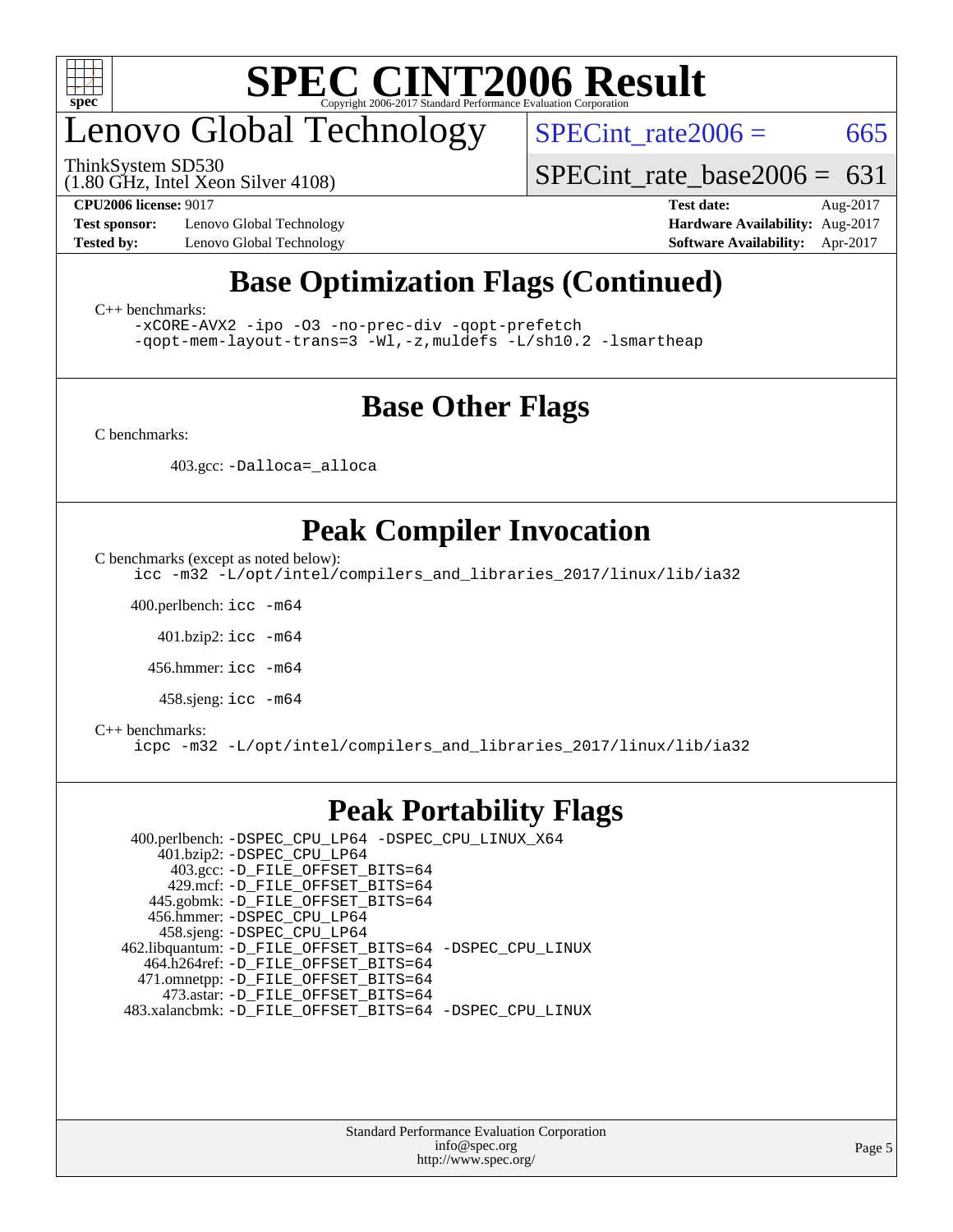

### enovo Global Technology

 $SPECTnt_rate2006 = 665$ 

(1.80 GHz, Intel Xeon Silver 4108) ThinkSystem SD530

[SPECint\\_rate\\_base2006 =](http://www.spec.org/auto/cpu2006/Docs/result-fields.html#SPECintratebase2006)  $631$ 

**[Test sponsor:](http://www.spec.org/auto/cpu2006/Docs/result-fields.html#Testsponsor)** Lenovo Global Technology **[Hardware Availability:](http://www.spec.org/auto/cpu2006/Docs/result-fields.html#HardwareAvailability)** Aug-2017 **[Tested by:](http://www.spec.org/auto/cpu2006/Docs/result-fields.html#Testedby)** Lenovo Global Technology **[Software Availability:](http://www.spec.org/auto/cpu2006/Docs/result-fields.html#SoftwareAvailability)** Apr-2017

# **[CPU2006 license:](http://www.spec.org/auto/cpu2006/Docs/result-fields.html#CPU2006license)** 9017 **[Test date:](http://www.spec.org/auto/cpu2006/Docs/result-fields.html#Testdate)** Aug-2017

### **[Peak Optimization Flags](http://www.spec.org/auto/cpu2006/Docs/result-fields.html#PeakOptimizationFlags)**

#### [C benchmarks](http://www.spec.org/auto/cpu2006/Docs/result-fields.html#Cbenchmarks):

 400.perlbench: [-prof-gen](http://www.spec.org/cpu2006/results/res2017q4/cpu2006-20170918-49600.flags.html#user_peakPASS1_CFLAGSPASS1_LDCFLAGS400_perlbench_prof_gen_e43856698f6ca7b7e442dfd80e94a8fc)(pass 1) [-prof-use](http://www.spec.org/cpu2006/results/res2017q4/cpu2006-20170918-49600.flags.html#user_peakPASS2_CFLAGSPASS2_LDCFLAGS400_perlbench_prof_use_bccf7792157ff70d64e32fe3e1250b55)(pass 2) [-xCORE-AVX2](http://www.spec.org/cpu2006/results/res2017q4/cpu2006-20170918-49600.flags.html#user_peakPASS2_CFLAGSPASS2_LDCFLAGS400_perlbench_f-xCORE-AVX2)(pass 2)  $-par-num-threads=1(pass 1) -ipo(pass 2) -O3(pass 2)$  $-par-num-threads=1(pass 1) -ipo(pass 2) -O3(pass 2)$  $-par-num-threads=1(pass 1) -ipo(pass 2) -O3(pass 2)$  $-par-num-threads=1(pass 1) -ipo(pass 2) -O3(pass 2)$  $-par-num-threads=1(pass 1) -ipo(pass 2) -O3(pass 2)$  $-par-num-threads=1(pass 1) -ipo(pass 2) -O3(pass 2)$ [-no-prec-div](http://www.spec.org/cpu2006/results/res2017q4/cpu2006-20170918-49600.flags.html#user_peakPASS2_CFLAGSPASS2_LDCFLAGS400_perlbench_f-no-prec-div)(pass 2) [-auto-ilp32](http://www.spec.org/cpu2006/results/res2017q4/cpu2006-20170918-49600.flags.html#user_peakCOPTIMIZE400_perlbench_f-auto-ilp32) [-qopt-mem-layout-trans=3](http://www.spec.org/cpu2006/results/res2017q4/cpu2006-20170918-49600.flags.html#user_peakCOPTIMIZE400_perlbench_f-qopt-mem-layout-trans_170f5be61cd2cedc9b54468c59262d5d) 401.bzip2: [-prof-gen](http://www.spec.org/cpu2006/results/res2017q4/cpu2006-20170918-49600.flags.html#user_peakPASS1_CFLAGSPASS1_LDCFLAGS401_bzip2_prof_gen_e43856698f6ca7b7e442dfd80e94a8fc)(pass 1) [-prof-use](http://www.spec.org/cpu2006/results/res2017q4/cpu2006-20170918-49600.flags.html#user_peakPASS2_CFLAGSPASS2_LDCFLAGS401_bzip2_prof_use_bccf7792157ff70d64e32fe3e1250b55)(pass 2) [-xCORE-AVX2](http://www.spec.org/cpu2006/results/res2017q4/cpu2006-20170918-49600.flags.html#user_peakPASS2_CFLAGSPASS2_LDCFLAGS401_bzip2_f-xCORE-AVX2)(pass 2) [-par-num-threads=1](http://www.spec.org/cpu2006/results/res2017q4/cpu2006-20170918-49600.flags.html#user_peakPASS1_CFLAGSPASS1_LDCFLAGS401_bzip2_par_num_threads_786a6ff141b4e9e90432e998842df6c2)(pass 1) [-ipo](http://www.spec.org/cpu2006/results/res2017q4/cpu2006-20170918-49600.flags.html#user_peakPASS2_CFLAGSPASS2_LDCFLAGS401_bzip2_f-ipo)(pass 2) [-O3](http://www.spec.org/cpu2006/results/res2017q4/cpu2006-20170918-49600.flags.html#user_peakPASS2_CFLAGSPASS2_LDCFLAGS401_bzip2_f-O3)(pass 2) [-no-prec-div](http://www.spec.org/cpu2006/results/res2017q4/cpu2006-20170918-49600.flags.html#user_peakPASS2_CFLAGSPASS2_LDCFLAGS401_bzip2_f-no-prec-div)(pass 2) [-qopt-prefetch](http://www.spec.org/cpu2006/results/res2017q4/cpu2006-20170918-49600.flags.html#user_peakCOPTIMIZE401_bzip2_f-qopt-prefetch) [-auto-ilp32](http://www.spec.org/cpu2006/results/res2017q4/cpu2006-20170918-49600.flags.html#user_peakCOPTIMIZE401_bzip2_f-auto-ilp32) [-qopt-mem-layout-trans=3](http://www.spec.org/cpu2006/results/res2017q4/cpu2006-20170918-49600.flags.html#user_peakCOPTIMIZE401_bzip2_f-qopt-mem-layout-trans_170f5be61cd2cedc9b54468c59262d5d) 403.gcc: [-xCORE-AVX2](http://www.spec.org/cpu2006/results/res2017q4/cpu2006-20170918-49600.flags.html#user_peakOPTIMIZE403_gcc_f-xCORE-AVX2) [-ipo](http://www.spec.org/cpu2006/results/res2017q4/cpu2006-20170918-49600.flags.html#user_peakOPTIMIZE403_gcc_f-ipo) [-O3](http://www.spec.org/cpu2006/results/res2017q4/cpu2006-20170918-49600.flags.html#user_peakOPTIMIZE403_gcc_f-O3) [-no-prec-div](http://www.spec.org/cpu2006/results/res2017q4/cpu2006-20170918-49600.flags.html#user_peakOPTIMIZE403_gcc_f-no-prec-div) [-qopt-mem-layout-trans=3](http://www.spec.org/cpu2006/results/res2017q4/cpu2006-20170918-49600.flags.html#user_peakCOPTIMIZE403_gcc_f-qopt-mem-layout-trans_170f5be61cd2cedc9b54468c59262d5d)  $429$ .mcf: basepeak = yes 445.gobmk: [-prof-gen](http://www.spec.org/cpu2006/results/res2017q4/cpu2006-20170918-49600.flags.html#user_peakPASS1_CFLAGSPASS1_LDCFLAGS445_gobmk_prof_gen_e43856698f6ca7b7e442dfd80e94a8fc)(pass 1) [-prof-use](http://www.spec.org/cpu2006/results/res2017q4/cpu2006-20170918-49600.flags.html#user_peakPASS2_CFLAGSPASS2_LDCFLAGSPASS2_LDFLAGS445_gobmk_prof_use_bccf7792157ff70d64e32fe3e1250b55)(pass 2) [-xCORE-AVX2](http://www.spec.org/cpu2006/results/res2017q4/cpu2006-20170918-49600.flags.html#user_peakPASS2_CFLAGSPASS2_LDCFLAGSPASS2_LDFLAGS445_gobmk_f-xCORE-AVX2)(pass 2)  $-par-num-threads=1(pass 1) -ipo(pass 2) -O3(pass 2)$  $-par-num-threads=1(pass 1) -ipo(pass 2) -O3(pass 2)$  $-par-num-threads=1(pass 1) -ipo(pass 2) -O3(pass 2)$  $-par-num-threads=1(pass 1) -ipo(pass 2) -O3(pass 2)$  $-par-num-threads=1(pass 1) -ipo(pass 2) -O3(pass 2)$  $-par-num-threads=1(pass 1) -ipo(pass 2) -O3(pass 2)$ [-no-prec-div](http://www.spec.org/cpu2006/results/res2017q4/cpu2006-20170918-49600.flags.html#user_peakPASS2_LDCFLAGS445_gobmk_f-no-prec-div)(pass 2) [-qopt-mem-layout-trans=3](http://www.spec.org/cpu2006/results/res2017q4/cpu2006-20170918-49600.flags.html#user_peakCOPTIMIZE445_gobmk_f-qopt-mem-layout-trans_170f5be61cd2cedc9b54468c59262d5d) 456.hmmer: [-xCORE-AVX2](http://www.spec.org/cpu2006/results/res2017q4/cpu2006-20170918-49600.flags.html#user_peakOPTIMIZE456_hmmer_f-xCORE-AVX2) [-ipo](http://www.spec.org/cpu2006/results/res2017q4/cpu2006-20170918-49600.flags.html#user_peakOPTIMIZE456_hmmer_f-ipo) [-O3](http://www.spec.org/cpu2006/results/res2017q4/cpu2006-20170918-49600.flags.html#user_peakOPTIMIZE456_hmmer_f-O3) [-no-prec-div](http://www.spec.org/cpu2006/results/res2017q4/cpu2006-20170918-49600.flags.html#user_peakOPTIMIZE456_hmmer_f-no-prec-div) [-unroll2](http://www.spec.org/cpu2006/results/res2017q4/cpu2006-20170918-49600.flags.html#user_peakCOPTIMIZE456_hmmer_f-unroll_784dae83bebfb236979b41d2422d7ec2) [-auto-ilp32](http://www.spec.org/cpu2006/results/res2017q4/cpu2006-20170918-49600.flags.html#user_peakCOPTIMIZE456_hmmer_f-auto-ilp32) [-qopt-mem-layout-trans=3](http://www.spec.org/cpu2006/results/res2017q4/cpu2006-20170918-49600.flags.html#user_peakCOPTIMIZE456_hmmer_f-qopt-mem-layout-trans_170f5be61cd2cedc9b54468c59262d5d) 458.sjeng: [-prof-gen](http://www.spec.org/cpu2006/results/res2017q4/cpu2006-20170918-49600.flags.html#user_peakPASS1_CFLAGSPASS1_LDCFLAGS458_sjeng_prof_gen_e43856698f6ca7b7e442dfd80e94a8fc)(pass 1) [-prof-use](http://www.spec.org/cpu2006/results/res2017q4/cpu2006-20170918-49600.flags.html#user_peakPASS2_CFLAGSPASS2_LDCFLAGS458_sjeng_prof_use_bccf7792157ff70d64e32fe3e1250b55)(pass 2) [-xCORE-AVX2](http://www.spec.org/cpu2006/results/res2017q4/cpu2006-20170918-49600.flags.html#user_peakPASS2_CFLAGSPASS2_LDCFLAGS458_sjeng_f-xCORE-AVX2)(pass 2)  $-par-num-threads=1(pass 1) -ipo(pass 2) -O3(pass 2)$  $-par-num-threads=1(pass 1) -ipo(pass 2) -O3(pass 2)$  $-par-num-threads=1(pass 1) -ipo(pass 2) -O3(pass 2)$  $-par-num-threads=1(pass 1) -ipo(pass 2) -O3(pass 2)$  $-par-num-threads=1(pass 1) -ipo(pass 2) -O3(pass 2)$  $-par-num-threads=1(pass 1) -ipo(pass 2) -O3(pass 2)$ [-no-prec-div](http://www.spec.org/cpu2006/results/res2017q4/cpu2006-20170918-49600.flags.html#user_peakPASS2_CFLAGSPASS2_LDCFLAGS458_sjeng_f-no-prec-div)(pass 2) [-unroll4](http://www.spec.org/cpu2006/results/res2017q4/cpu2006-20170918-49600.flags.html#user_peakCOPTIMIZE458_sjeng_f-unroll_4e5e4ed65b7fd20bdcd365bec371b81f) [-auto-ilp32](http://www.spec.org/cpu2006/results/res2017q4/cpu2006-20170918-49600.flags.html#user_peakCOPTIMIZE458_sjeng_f-auto-ilp32) [-qopt-mem-layout-trans=3](http://www.spec.org/cpu2006/results/res2017q4/cpu2006-20170918-49600.flags.html#user_peakCOPTIMIZE458_sjeng_f-qopt-mem-layout-trans_170f5be61cd2cedc9b54468c59262d5d)  $462$ .libquantum: basepeak = yes 464.h264ref: [-prof-gen](http://www.spec.org/cpu2006/results/res2017q4/cpu2006-20170918-49600.flags.html#user_peakPASS1_CFLAGSPASS1_LDCFLAGS464_h264ref_prof_gen_e43856698f6ca7b7e442dfd80e94a8fc)(pass 1) [-prof-use](http://www.spec.org/cpu2006/results/res2017q4/cpu2006-20170918-49600.flags.html#user_peakPASS2_CFLAGSPASS2_LDCFLAGS464_h264ref_prof_use_bccf7792157ff70d64e32fe3e1250b55)(pass 2) [-xCORE-AVX2](http://www.spec.org/cpu2006/results/res2017q4/cpu2006-20170918-49600.flags.html#user_peakPASS2_CFLAGSPASS2_LDCFLAGS464_h264ref_f-xCORE-AVX2)(pass 2)  $-par-num-threads=1(pass 1) -ipo(pass 2) -O3(pass 2)$  $-par-num-threads=1(pass 1) -ipo(pass 2) -O3(pass 2)$  $-par-num-threads=1(pass 1) -ipo(pass 2) -O3(pass 2)$  $-par-num-threads=1(pass 1) -ipo(pass 2) -O3(pass 2)$  $-par-num-threads=1(pass 1) -ipo(pass 2) -O3(pass 2)$  $-par-num-threads=1(pass 1) -ipo(pass 2) -O3(pass 2)$ [-no-prec-div](http://www.spec.org/cpu2006/results/res2017q4/cpu2006-20170918-49600.flags.html#user_peakPASS2_CFLAGSPASS2_LDCFLAGS464_h264ref_f-no-prec-div)(pass 2) [-unroll2](http://www.spec.org/cpu2006/results/res2017q4/cpu2006-20170918-49600.flags.html#user_peakCOPTIMIZE464_h264ref_f-unroll_784dae83bebfb236979b41d2422d7ec2) [-qopt-mem-layout-trans=3](http://www.spec.org/cpu2006/results/res2017q4/cpu2006-20170918-49600.flags.html#user_peakCOPTIMIZE464_h264ref_f-qopt-mem-layout-trans_170f5be61cd2cedc9b54468c59262d5d) [C++ benchmarks:](http://www.spec.org/auto/cpu2006/Docs/result-fields.html#CXXbenchmarks) 471.omnetpp: [-prof-gen](http://www.spec.org/cpu2006/results/res2017q4/cpu2006-20170918-49600.flags.html#user_peakPASS1_CXXFLAGSPASS1_LDCXXFLAGS471_omnetpp_prof_gen_e43856698f6ca7b7e442dfd80e94a8fc)(pass 1) [-prof-use](http://www.spec.org/cpu2006/results/res2017q4/cpu2006-20170918-49600.flags.html#user_peakPASS2_CXXFLAGSPASS2_LDCXXFLAGS471_omnetpp_prof_use_bccf7792157ff70d64e32fe3e1250b55)(pass 2) [-xCORE-AVX2](http://www.spec.org/cpu2006/results/res2017q4/cpu2006-20170918-49600.flags.html#user_peakPASS2_CXXFLAGSPASS2_LDCXXFLAGS471_omnetpp_f-xCORE-AVX2)(pass 2)  $-par-num-threads=1(pass 1) -ipo(pass 2) -O3(pass 2)$  $-par-num-threads=1(pass 1) -ipo(pass 2) -O3(pass 2)$  $-par-num-threads=1(pass 1) -ipo(pass 2) -O3(pass 2)$  $-par-num-threads=1(pass 1) -ipo(pass 2) -O3(pass 2)$  $-par-num-threads=1(pass 1) -ipo(pass 2) -O3(pass 2)$  $-par-num-threads=1(pass 1) -ipo(pass 2) -O3(pass 2)$ [-no-prec-div](http://www.spec.org/cpu2006/results/res2017q4/cpu2006-20170918-49600.flags.html#user_peakPASS2_CXXFLAGSPASS2_LDCXXFLAGS471_omnetpp_f-no-prec-div)(pass 2) [-qopt-ra-region-strategy=block](http://www.spec.org/cpu2006/results/res2017q4/cpu2006-20170918-49600.flags.html#user_peakCXXOPTIMIZE471_omnetpp_f-qopt-ra-region-strategy_430aa8f7c220cbde92ae827fa8d9be32)  [-qopt-mem-layout-trans=3](http://www.spec.org/cpu2006/results/res2017q4/cpu2006-20170918-49600.flags.html#user_peakCXXOPTIMIZE471_omnetpp_f-qopt-mem-layout-trans_170f5be61cd2cedc9b54468c59262d5d) [-Wl,-z,muldefs](http://www.spec.org/cpu2006/results/res2017q4/cpu2006-20170918-49600.flags.html#user_peakEXTRA_LDFLAGS471_omnetpp_link_force_multiple1_74079c344b956b9658436fd1b6dd3a8a) [-L/sh10.2 -lsmartheap](http://www.spec.org/cpu2006/results/res2017q4/cpu2006-20170918-49600.flags.html#user_peakEXTRA_LIBS471_omnetpp_SmartHeap_b831f2d313e2fffa6dfe3f00ffc1f1c0) 473.astar: basepeak = yes  $483.xalanchmk: basepeak = yes$